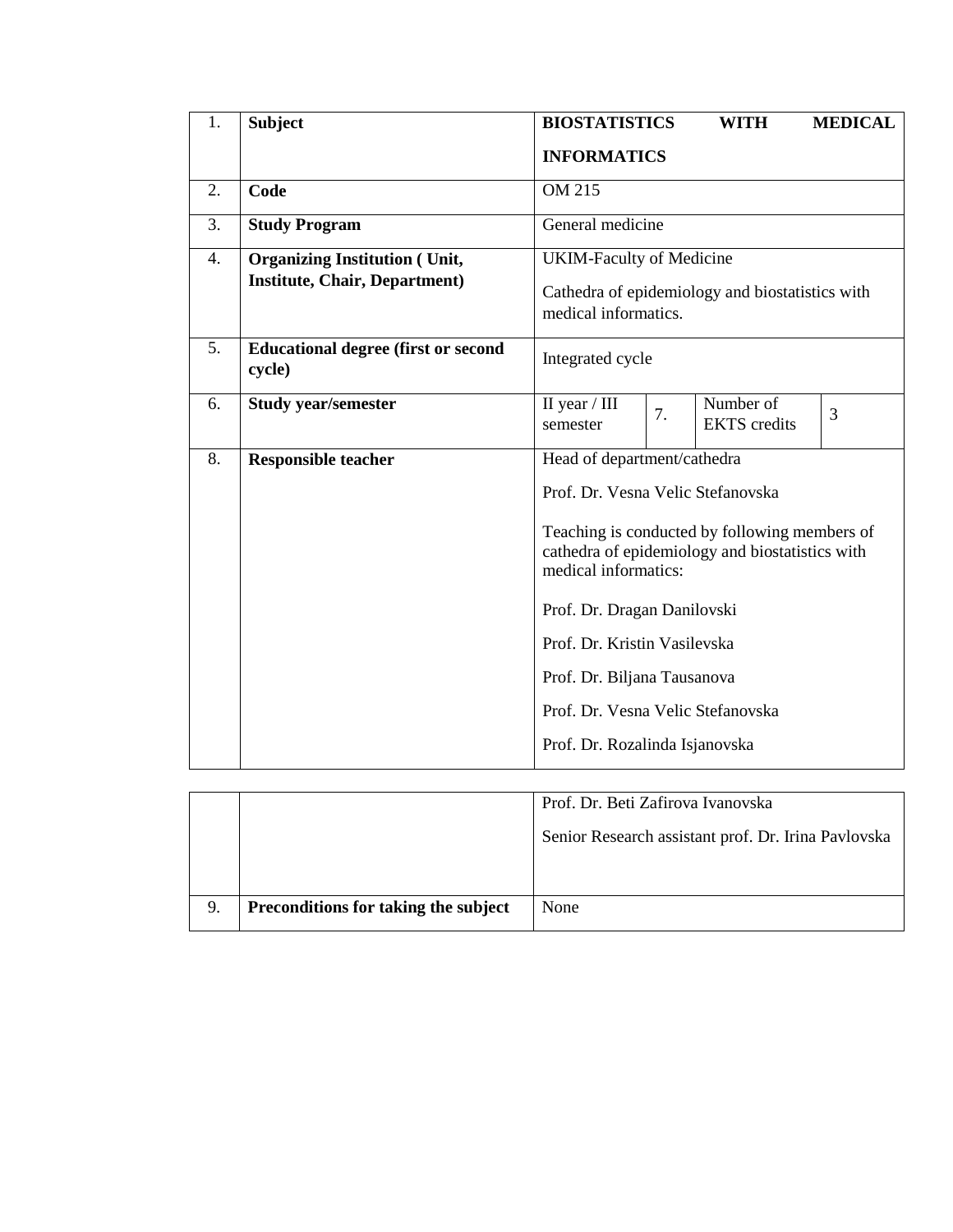| 10. | Teaching goals of the Aims of study program (competencies):                                                                                                                                                                                                                                                                                                                                                                                                                                                                         |  |  |  |  |  |  |  |
|-----|-------------------------------------------------------------------------------------------------------------------------------------------------------------------------------------------------------------------------------------------------------------------------------------------------------------------------------------------------------------------------------------------------------------------------------------------------------------------------------------------------------------------------------------|--|--|--|--|--|--|--|
|     |                                                                                                                                                                                                                                                                                                                                                                                                                                                                                                                                     |  |  |  |  |  |  |  |
|     | 1. Acquiring knowledge of the basics of medical statistics, terminology, measuring<br>units.                                                                                                                                                                                                                                                                                                                                                                                                                                        |  |  |  |  |  |  |  |
|     | 2. Acquiring theoretical and practical knowledge of analyses of statistical series through<br>implementation of appropriate statistical methods.                                                                                                                                                                                                                                                                                                                                                                                    |  |  |  |  |  |  |  |
|     | 3.<br>Acquiring theoretical and practical knowledge of demographic and vital statistics and<br>implementation of acquired knowledge in practice.                                                                                                                                                                                                                                                                                                                                                                                    |  |  |  |  |  |  |  |
|     | 4. Acquiring theoretical and practical knowledge of the basis, concepts and application<br>of medical informatics.                                                                                                                                                                                                                                                                                                                                                                                                                  |  |  |  |  |  |  |  |
| 11. | Content of the study program:                                                                                                                                                                                                                                                                                                                                                                                                                                                                                                       |  |  |  |  |  |  |  |
|     | <b>Theoretical course:</b>                                                                                                                                                                                                                                                                                                                                                                                                                                                                                                          |  |  |  |  |  |  |  |
|     | Descriptive analysis (plan of statistical research, methods of collection, grouping and<br>presentation of data; use of relative numbers; analyses of structure of statistical mass<br>according to numerical characteristics; method of sampling)<br>Distribution of frequency and probability (estimation of parameters of samples;<br>$\bullet$<br>standard error of mean and proportion<br>Hypothesis $(t - test)$<br>٠<br>Analysis of variance<br>٠<br>Pearson $X^2$ - test<br>Regression analysis and linear correlation<br>٠ |  |  |  |  |  |  |  |
|     | Measures of correlation based on ranked data<br>٠<br>Non parameter tests - dependant samples<br>$\bullet$<br>Research of dynamics of occurrences<br>$\bullet$<br>Analyses of survival time<br>$\bullet$                                                                                                                                                                                                                                                                                                                             |  |  |  |  |  |  |  |
|     | Demographic statistics<br>$\bullet$<br>Vital statistics<br>$\bullet$<br>Medical informatics<br>٠                                                                                                                                                                                                                                                                                                                                                                                                                                    |  |  |  |  |  |  |  |
|     |                                                                                                                                                                                                                                                                                                                                                                                                                                                                                                                                     |  |  |  |  |  |  |  |
|     | <b>Practical course:</b>                                                                                                                                                                                                                                                                                                                                                                                                                                                                                                            |  |  |  |  |  |  |  |
|     | Relations, proportions, rates, indexes,<br>$\bullet$<br>Index of dynamics<br>٠<br>Modus and median<br>Assessment of parameters of a sample<br>Student t-test<br>$X^2$ - test<br>$\bullet$<br>Correlation<br>$\bullet$<br>Assessment of proportions of the total statistical mass based on a sample • Linear<br>٠<br>trend of time series<br>Season index<br>٠<br>Practical application of terms of demographic and vital statistics<br>٠<br>Medical informatics<br>٠                                                                |  |  |  |  |  |  |  |
|     |                                                                                                                                                                                                                                                                                                                                                                                                                                                                                                                                     |  |  |  |  |  |  |  |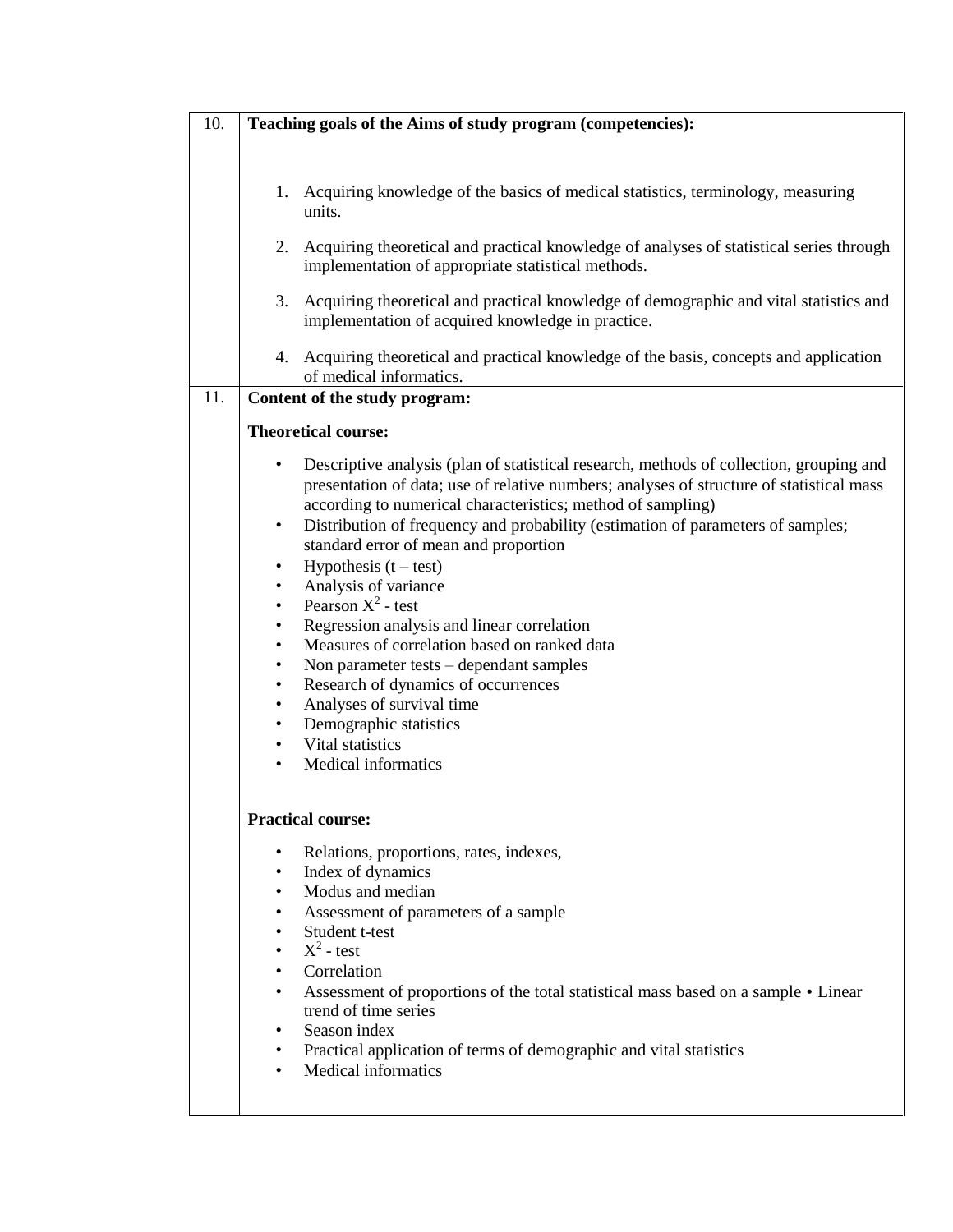| 12. | <b>Methods of studying:</b>                      |      |        |                                                                                                                                  |                      |  |  |  |  |  |  |
|-----|--------------------------------------------------|------|--------|----------------------------------------------------------------------------------------------------------------------------------|----------------------|--|--|--|--|--|--|
|     | Interactive teaching, practical course, seminars |      |        |                                                                                                                                  |                      |  |  |  |  |  |  |
| 13. | Total number of hours:                           |      |        | 90 hours                                                                                                                         |                      |  |  |  |  |  |  |
|     |                                                  |      |        | Credits $3 \times 30$ hours for 1 credit = 90 90 –<br>45 hour teaching, practical course and<br>seminars $= 45$ hours home study |                      |  |  |  |  |  |  |
| 14. | Distribution of available time:                  |      |        |                                                                                                                                  |                      |  |  |  |  |  |  |
| 15. | <b>Type of educational</b><br>activity           | 15.1 | course | Lectures-theoretical                                                                                                             | 18 hours of teaching |  |  |  |  |  |  |

| 16. | Other types of activities | 15.2<br>16.1<br>16.2            |  | Practical (laboratory,<br>clinical),<br>seminars,<br>team work<br>Project assignments<br>Individual tasks | hours<br>$\ldots$ hours                                                                                                              | 27 hours practical/seminars                   |                               |
|-----|---------------------------|---------------------------------|--|-----------------------------------------------------------------------------------------------------------|--------------------------------------------------------------------------------------------------------------------------------------|-----------------------------------------------|-------------------------------|
|     |                           |                                 |  | Home studying                                                                                             |                                                                                                                                      | 45 hours                                      |                               |
| 17. |                           | <b>Assessment of knowledge:</b> |  |                                                                                                           |                                                                                                                                      |                                               | points                        |
|     |                           |                                 |  |                                                                                                           |                                                                                                                                      |                                               |                               |
|     | 17.1                      | <b>Tests</b>                    |  |                                                                                                           | Continuous tests                                                                                                                     | points                                        | min.<br>$-$ max.<br>$18 - 30$ |
|     |                           |                                 |  |                                                                                                           | Continuous tests of knowledge (mid-term) consists<br>of 2 written tests                                                              |                                               |                               |
|     |                           |                                 |  |                                                                                                           | Continuous tests relate to:                                                                                                          |                                               |                               |
|     |                           |                                 |  |                                                                                                           | dynamics; arithmetic mean, standard deviation and<br>variation coefficient; modus and median;<br>assessment of parameters of sample) | Problems from selected parts (index of        |                               |
|     |                           |                                 |  |                                                                                                           | $X^2$ - test; correlation; linear trend of time series;<br>season index)                                                             | Problems from selected parts (student t-test; |                               |
|     |                           |                                 |  |                                                                                                           | One mid-term test carries $9 - 15$ points                                                                                            |                                               |                               |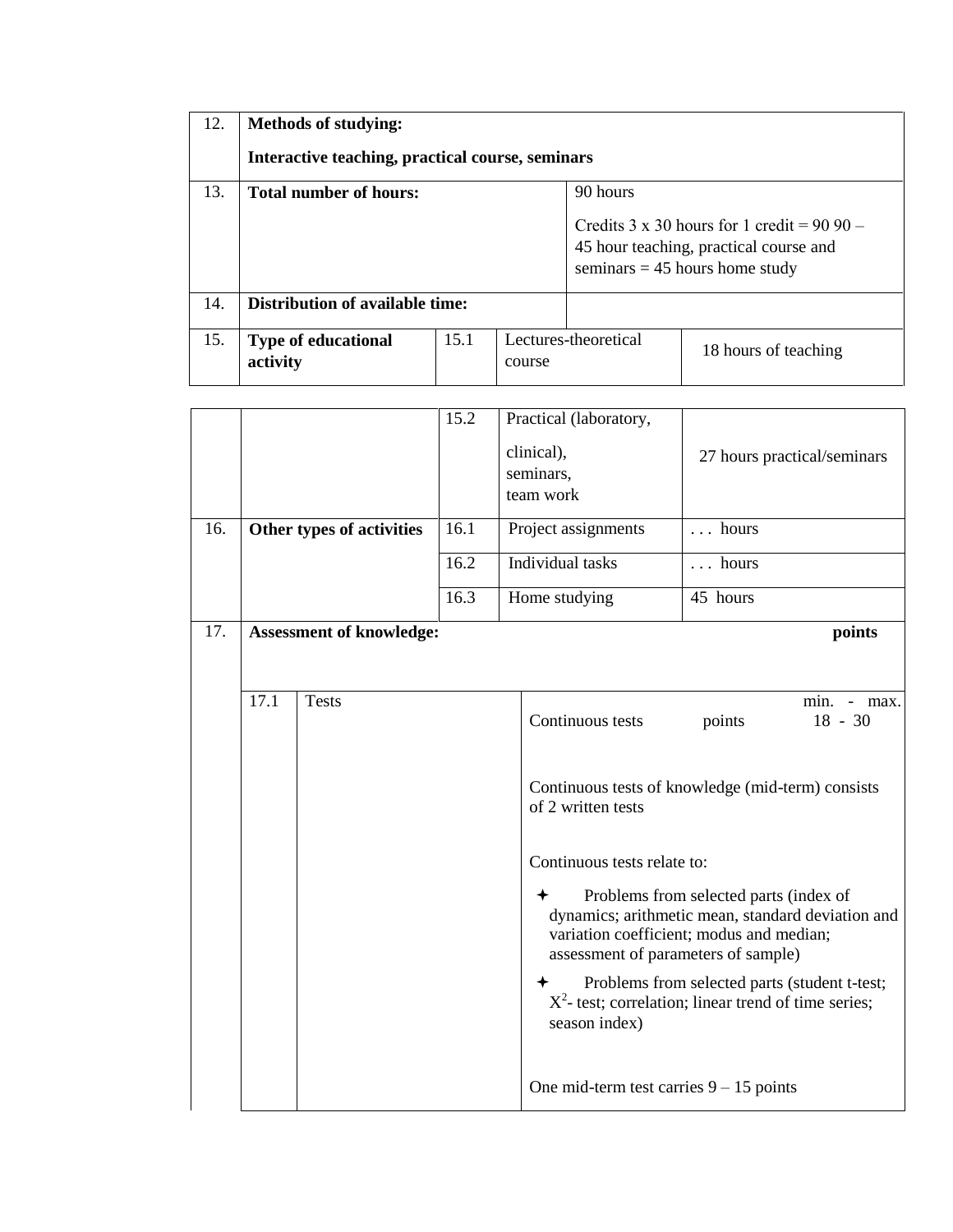|     |                                                     | Final exam                                                  |                      | Oral exam                                                                                                                                                                                                                       |  | points | min.-max.<br>$36 - 52$                                         |  |
|-----|-----------------------------------------------------|-------------------------------------------------------------|----------------------|---------------------------------------------------------------------------------------------------------------------------------------------------------------------------------------------------------------------------------|--|--------|----------------------------------------------------------------|--|
|     | 17.2                                                | Seminar work/project<br>(presentation: written and<br>oral) |                      | Seminar work                                                                                                                                                                                                                    |  | points | $min. - max.$<br>$0 - 3$                                       |  |
|     | 17.3                                                | Active participation                                        |                      | Theoretical course                                                                                                                                                                                                              |  | points | min.-<br>max.<br>$1 - 5$                                       |  |
|     |                                                     |                                                             |                      | Practical course                                                                                                                                                                                                                |  | points | $5 - 10$                                                       |  |
|     |                                                     |                                                             |                      | Attendance at theoretical course                                                                                                                                                                                                |  |        |                                                                |  |
|     |                                                     |                                                             |                      | $51\% - 60\% = 1$ point                                                                                                                                                                                                         |  |        |                                                                |  |
|     |                                                     |                                                             |                      | $61\% - 91\% = 2$ points                                                                                                                                                                                                        |  |        |                                                                |  |
|     |                                                     |                                                             |                      | $91\% - 100\% = 3$ points                                                                                                                                                                                                       |  |        |                                                                |  |
|     |                                                     |                                                             |                      |                                                                                                                                                                                                                                 |  |        |                                                                |  |
|     |                                                     |                                                             |                      | Practical course (24 practical course of 3 hours)                                                                                                                                                                               |  |        |                                                                |  |
| 18. | Knowledge<br>assessment criteria:<br>(points/grade) |                                                             |                      | to 59 points                                                                                                                                                                                                                    |  |        | $5$ (five) F                                                   |  |
|     |                                                     |                                                             | from 60 to 68 points |                                                                                                                                                                                                                                 |  |        | $6$ (six) E                                                    |  |
|     |                                                     |                                                             |                      | from 69 to 76 points                                                                                                                                                                                                            |  |        | $7$ (seven) D                                                  |  |
|     |                                                     |                                                             |                      | from 77 to 84 points                                                                                                                                                                                                            |  |        | 8 (eight) C                                                    |  |
|     |                                                     |                                                             |                      | from 85 to 92 points                                                                                                                                                                                                            |  |        | 9 (nine) B                                                     |  |
|     |                                                     |                                                             |                      | from 93 to 100 points                                                                                                                                                                                                           |  |        | $10$ (ten) A                                                   |  |
| 19. | final exam                                          | Criteria for obtaining a<br>signature and taking the        |                      | Conditional criteria for assessment of knowledge:                                                                                                                                                                               |  |        |                                                                |  |
|     |                                                     |                                                             | courses.             | To obtain a signature, the student needs to acquire minimum<br>points from attendance at seminars, theoretical and practical                                                                                                    |  |        |                                                                |  |
|     |                                                     |                                                             |                      | To take the final exam, the student must pass the continuous<br>the continuous tests, whereas during the exams session the<br>student shall take the previously failed continuous tests, and<br>then shall take the final exam. |  |        | tests or acquire a minimum of 30% of total number of points in |  |
|     |                                                     |                                                             |                      | The assessment of the subject is established according to the                                                                                                                                                                   |  |        |                                                                |  |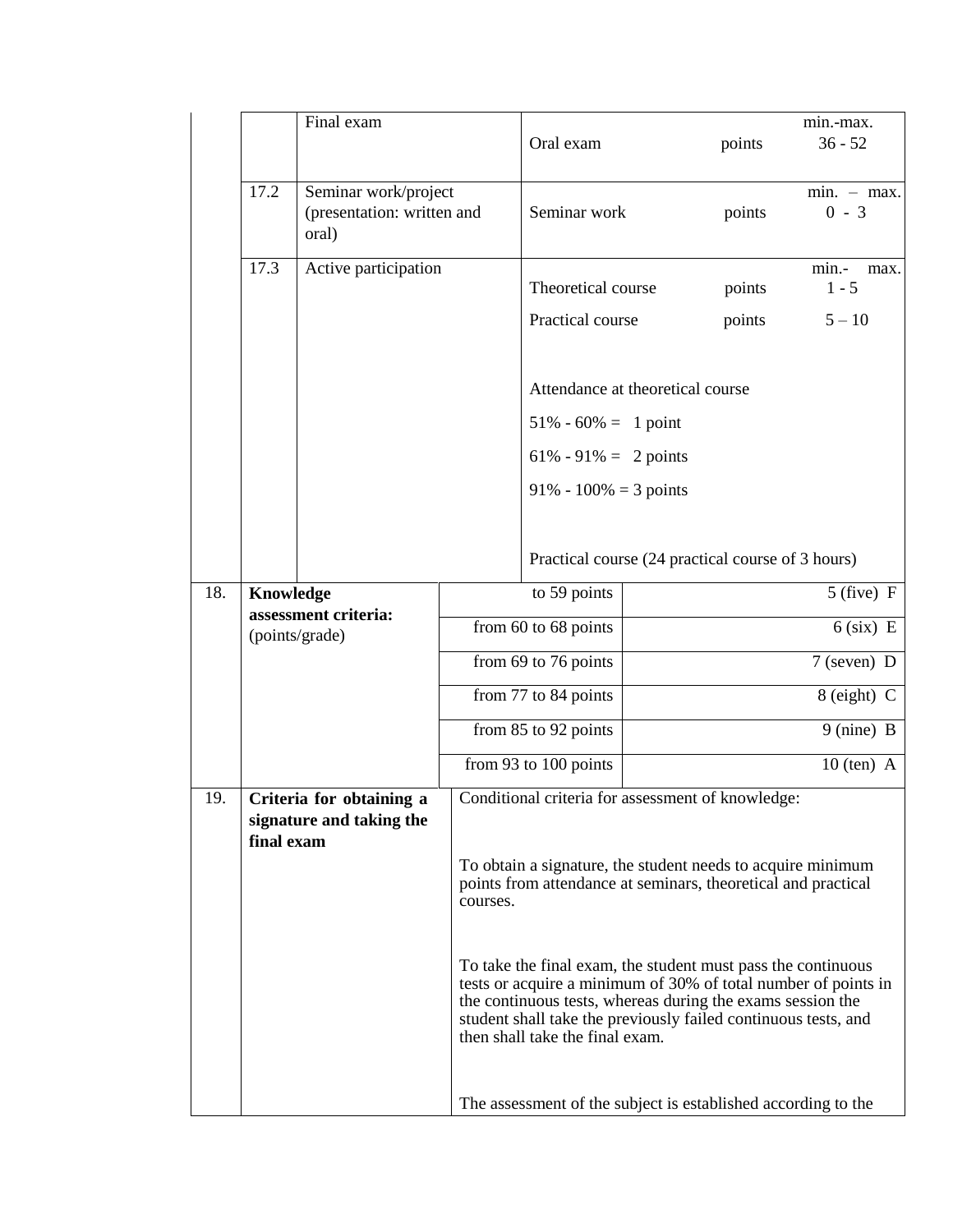|  | table of marks, based on the sum of points from all activities, |  |  |  |  |
|--|-----------------------------------------------------------------|--|--|--|--|
|  |                                                                 |  |  |  |  |
|  |                                                                 |  |  |  |  |
|  |                                                                 |  |  |  |  |
|  |                                                                 |  |  |  |  |
|  |                                                                 |  |  |  |  |
|  |                                                                 |  |  |  |  |
|  |                                                                 |  |  |  |  |
|  |                                                                 |  |  |  |  |
|  |                                                                 |  |  |  |  |

|     |                                                             |                                                                                                                                                                                                | continuous tests and final exam.                                           |                                                                                                                   |                                                           |                                                               |      |  |
|-----|-------------------------------------------------------------|------------------------------------------------------------------------------------------------------------------------------------------------------------------------------------------------|----------------------------------------------------------------------------|-------------------------------------------------------------------------------------------------------------------|-----------------------------------------------------------|---------------------------------------------------------------|------|--|
| 20. | Language of the course                                      |                                                                                                                                                                                                |                                                                            | Macedonian                                                                                                        |                                                           |                                                               |      |  |
| 21. | <b>Method for evaluation of</b><br>the quality of education |                                                                                                                                                                                                |                                                                            | Anonymous evaluation by students on the subject, teaching<br>staff, and associates participating in the teaching. |                                                           |                                                               |      |  |
| 22. | Literature                                                  |                                                                                                                                                                                                |                                                                            |                                                                                                                   |                                                           |                                                               |      |  |
|     | Mandatory textbooks                                         |                                                                                                                                                                                                |                                                                            |                                                                                                                   |                                                           |                                                               |      |  |
|     | No.                                                         |                                                                                                                                                                                                | Author                                                                     |                                                                                                                   | Title                                                     | Publisher                                                     | Year |  |
|     |                                                             |                                                                                                                                                                                                | James F. Jeckel,<br>David L. Kac, Joan<br>J. Elmor, Dorothea<br>M. J. Wild |                                                                                                                   | Epidemiology,<br>biostatistics and<br>preventive medicine | Tabernakul                                                    | 2010 |  |
|     | 22.1                                                        | Danilovski D.,<br>$\overline{2}$<br>Orovcanec N.,<br>Vasilevska K.,<br>Taushanova B.,<br>Velic Stefanovska<br>V., Isjanovska R.,<br>Zafirova Ivanovska<br>B., Zdravkovska<br>M., Pavlovska I.; |                                                                            |                                                                                                                   | Practical teaching in<br><b>Biostatistics</b>             | University "Ss.<br>Cyril and<br>Methodius"<br>Medical faculty | 2012 |  |